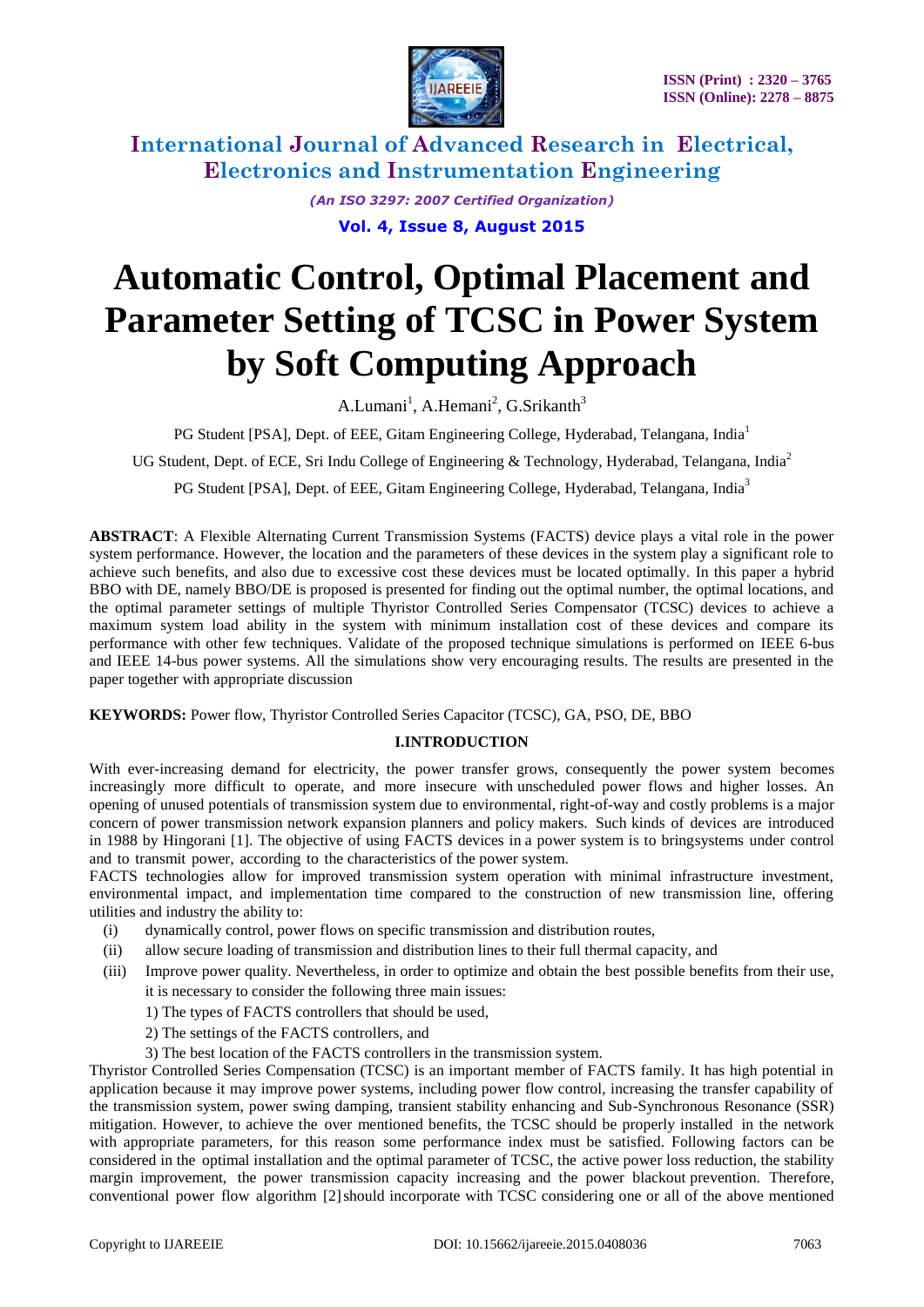

*(An ISO 3297: 2007 Certified Organization)*

### **Vol. 4, Issue 8, August 2015**

factors. The following factors can be considered in the optimal installation of TCSC, the topology of the system, the stability margin improvement, the power transmission capacity increasing, and the power blackout prevention. Therefore, conventional power flow algorithm [2] should incorporate with TCSC considering one or all of the above mentioned factors. New algorithms have been developed in the last two decades for the purpose of the optimal power flow incorporating with TCSC device as well as for the optimal placement of TCSC.

This paper deals with the application of a new evolutionary optimization technique, a hybrid BBO with DE, namely BBO/DE is proposed to find out the optimal number, the optimal locations, and the optimal parameter settings of multiple TCSCs devices to maximize the system loadability with minimum cost of installation of these devices without any violations in the thermal or voltage limits, and compare its performance with Genetic Algorithm (GA), Particle Swarm Optimization (PSO) and Differential Evolution (DE) with the consideration of active power loss reduction in the power system.

### **II.SYSTEM MODEL AND ASSUMPTIONS**

$$
\min F = \sum_{k=1}^{ntl} P_{LK}
$$
\n
$$
P_{gi} - P_{di} - \sum_{j=1}^{N} V_i V_j Y_{ij} (x_{t c s c}) \cos(\delta_{ij} + \gamma_j - \gamma_i) = 0
$$
\n
$$
Q_{gi} - Q_{di} - \sum_{j=1}^{N} V_i V_j Y_{ij} (x_{t c s c}) \sin(\delta_{ij} + \gamma_j - \gamma_i) = 0
$$
\n
$$
P_{gi}^{min} \le P_{gi} \le P_{gi}^{max} \qquad \forall i \in NG
$$
\n
$$
Q_{gi}^{min} \le Q_{gi} \le Q_{gi}^{max} \qquad \forall i \in NG
$$
\n
$$
V_i^{min} \le V_i \le V_i^{max} \qquad \forall i \in N
$$
\n
$$
S_{ij}^{min} \le \delta_{ij} \le \delta_{ij}^{max} \qquad \forall i \in N
$$
\n
$$
x_{t c s c}^{min} \le x_{t c s c} \le x_{t c s c}^{max}
$$
\n
$$
\alpha^{min} \le \alpha \le \alpha^{max}
$$

Where

*F* is the objective function

 $P_{LK}$  is the active power loss in the  $K^{th}$  line

 $n<sub>t</sub>$  is the number of lines in the system

*N* is the set of generation bus indices

 $Y_{ij}$  and  $\theta_{ij}$  are the magnitude and phase angle of element in admittance matrix

 $P_{gi}$  is the active power generation at bus i

 $Q_{gi}$  is the reactive power load at bus i

 $V_i$  is the voltage magnitude at bus i

 $\delta_{ij}$  is the power angle

 $x_{tcc}$  is the reactance of TCSC as a function of  $\alpha$ 

 $\alpha$  is the thyristor firing angle

#### **III.EVOLUTIONARY ALGORITHMS**

### *a. Genetic Algorithm (GA)*

Genetic Algorithm (GA) was invented by John Holland in the 1960s and was developed by Goldberg later. Genetic Algorithm (GA) is a search heuristic method that mimics the process of natural evolution. This heuristics is routinely used to generate useful solutions to optimization and search problems. Genetic Algorithm (GA) belongs to the larger class of evolutionary algorithms (EA), which generate solutions to optimization problems using techniques inspired by natural evolution. The Genetic Algorithm (GA) has four principle components; they are the chromosomes, the fitness function, the crossover operator and the mutation operator. The advantages of GA are the ease with which it can handle arbitrary kinds of constraints or objective function and adaptability to any kind of optimization problems.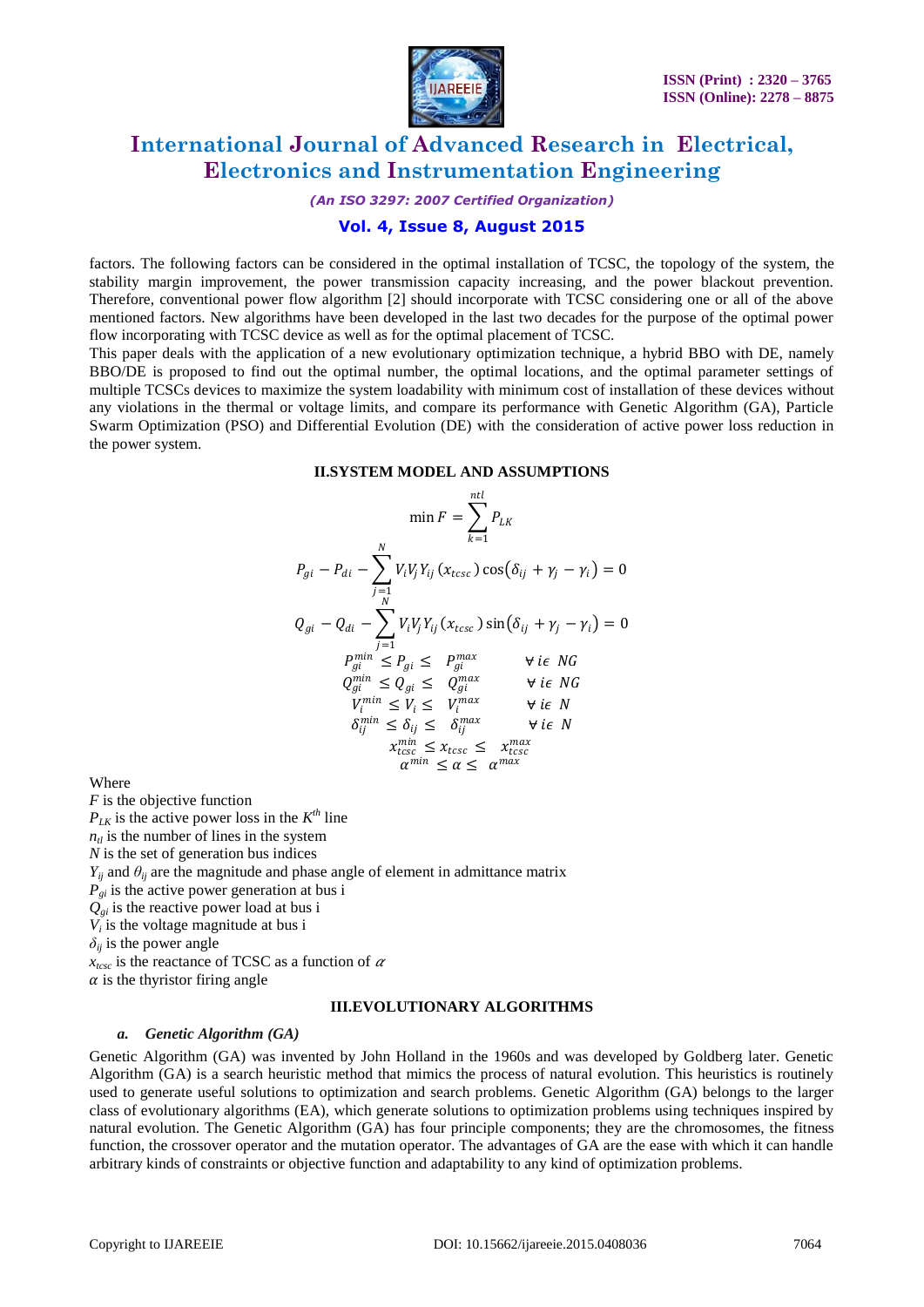

*(An ISO 3297: 2007 Certified Organization)*

### **Vol. 4, Issue 8, August 2015**

### *b. Particle Swarm Optimization (PSO)*

PSO is originally attributed to Kennedy, Eberhart and Shi and was first intended for simulating social behaviour, as a stylized representation of the movement of organisms in a bird flock or fish school. Particle Swarm Optimization (PSO) is a computational method that optimizes a problem by iteratively trying to improve a candidate solution with regard to a given measure of quality. PSO is a meta-heuristic that makes few or no assumptions about the problem being optimized and can reach very large spaces of candidate solutions. The advantages of PSO are that it is attractive as there are few parameters to adjust and requires less computation time and memory.

### *c. Differential Evolution (DE)*

Differential Evolution (DE), proposed by Price and Storn in 1997 is a powerful population based, simple, direct search algorithm, which uses generation-and-test feature for global optimization problems with real-valued parameters. The information on distance and direction from the existing population is used by DE to direct the further exploration. The advantages of DE are its uncomplicated structure, speed, robustness and ease of use. The first working principle of DE was proposed by Price and Storn in 1997 with single scheme. Later on, ten different schemes of DE was recommended by Price and Storn in 2005 and 2008. DE is superior at exploring the search space and locating the area of local optimum, but it is slow in exploitation of the solutions.

### *d. Biogeography Based Optimization (BBO)*

Biogeography based optimization (BBO) is a new optimization algorithm, proposed by Simon and developed from the theory of biogeography. The study of the geographical distribution of biological organisms is known as Biogeography. Similar to Genetic Algorithms (GAs), BBO is a stochastic global optimizer based on the population of individuals. In original BBO algorithm, the solution of a set of population is represented as a vector of integers. Similar to other biology based algorithms, such as GAs and PSO, the Migration operator of BBO helps in sharing information between solutions. Because of this feature, BBO finds its application in the problems which uses GAs and PSO. However, apart from the above mentioned common features of BBO, it has certain unique features compared with other biology based algorithms, like maintaining its set of best solution throughout the iteration process. BBO was compared with seven state-of-the-art EAs by Simon. The results declare that BBO has good exploitation ability and performs well compared to other biology based algorithms.

### **IV.PROPOSED APPROACH: A HYBRID BBO WITH DE**

As pointed out earlier, DE is good at exploring the search space and locating the area of global minimum. However, it is slow exploiting of the solution. On the other hand, BBO has a good exploitation for global optimization. Based on these considerations, in order to balance the exploration and the exploitation of DE, in this work, we propose a hybrid DE approach, called BBO/DE, which combines the exploration of DE with the exploitation of BBO effectively.

### *A. Hybrid Migration Operator*

The key work of BBO/DE is carried out by the hybrid migration operator, which hybridizes the migration operator of BBO with the DE operator, described in Algorithm 1. The core scheme of the projected hybrid migration operator is based on the following two considerations. First, the destruction of good solutions would be less, while poor solutions can inherit a lot of new characteristics from good solutions. In this sense, the existing inhabitants can be exploited adequately. Second, the mutation operator of DE is able to explore the new search space and build the algorithm to be healthier. From the analysis of the results obtained, it can be seen that the hybrid migration operator balances the exploitation of BBO and the searching of DE effectively.

### *Algorithm 1: Hybrid migration operator of BBO/DE*

1: for  $i = 1$  to NP 2: Select uniform randomly  $r_1 \neq r_2 \neq r_3 \neq i$  $3: j_{rand} = \text{rndint}(1, D)$ 4: for  $j = 1$  to D do 5: if  $rndreal(0, 1) < \lambda_i$  then 6: if  $rndreal_i[0,1) < CR$  or  $j == j_{rand}$  then 7:  $U_i(j) = X_{i}(j) + F(X_{i}(j) - X_{i}(j))$  {The original mutation operator of DE} 8: else 9: Select Xk with probability  $\infty$  μk 10:  $Ui(j) = Xk(j)$ 11: end if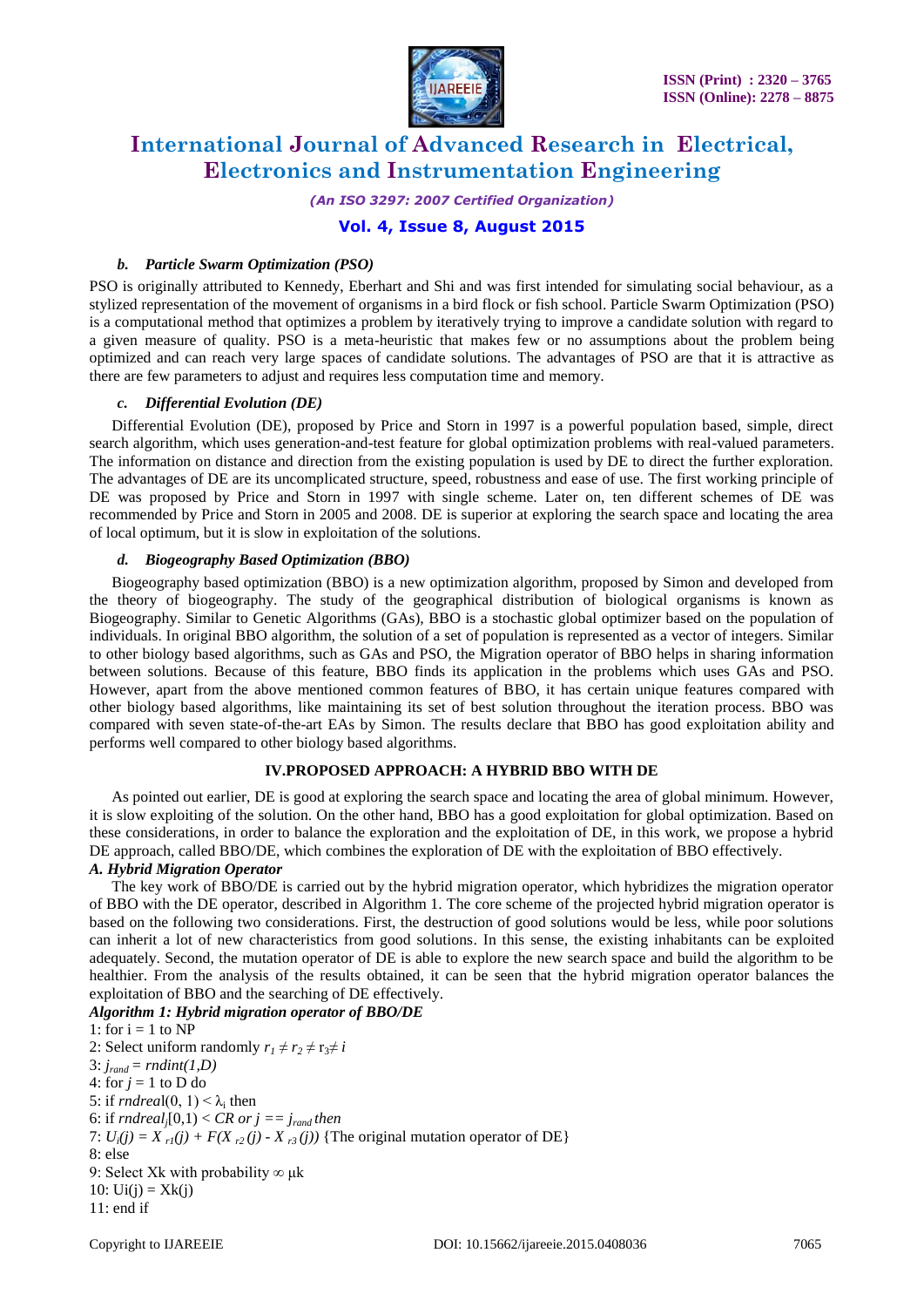

*(An ISO 3297: 2007 Certified Organization)*

### **Vol. 4, Issue 8, August 2015**

12: else 13:  $Ui(i) = Xi(i)$ 14: end if 15: end for 16: end for *B. Boundary Constraints*

Title Trial parameters that go against the constraint limits should be returned back from the limit by the quantity of desecration to keep the solution of bound-constrained problems viable. In this work, the following repair rule is applied

$$
X(i) = \begin{cases} l_i + \text{rndreal}_i[0,1] * (u_i - l_i) \text{ if } X(i) < l_i \\ \text{if } \text{mod } i \text{ and } l_i \text{ if } X(i) < n \end{cases} \tag{1}
$$

 $u_i$  +  $rndreal_i[0,1]*(u_i-l_i)$ if  $X(i) < u_i$ Where rndreal,  $[0, 1]$  is the uniform random variable from  $[0, 1]$  in each dimension i.

### *C. Main Procedure*

The hybrid BBO with DE technique is formulated by incorporating the aforementioned hybrid migration operator into DE and is described in Algorithm 2. The BBO/DE Compared with the original DE algorithm, BBO/DE requires only a little amount of additional computational cost in sorting the inhabitants and calculating the migration rates. Besides, BBO/DE is capable of exploring the new search space with the mutation operator of DE and in exploiting the population information with the migration operator of BBO. This feature of BBO/DE has made it possible to overcome the deficit of exploitation in the original DE algorithm.

### *Algorithm 2: Procedure for BBO/DE*

- 1: Generate the initial population P
- 2: Evaluate the fitness for each individual in P
- 3: If the halting criterion is not satisfied
- 4: Sort the Population from worst to best
- 5: For each individual, map the fitness to the number of species
- 6: Calculate the immigration rate  $\lambda_i$  and the emigration rate μi for each individual  $X_i$
- 7: Modify the Population with the hybrid migration operator shown in algorithm 1
- 8: Evaluate the offspring U<sup>i</sup>
- 9: If offspring is better than Parent vector, then replace the parent vector with the new offspring.

### **V. RESULT AND DISCUSSION**



**Fig.1 SMTB system without TCSC**

**Fig.2 SMTB system without TCSC**

**CASE 1** This case is considered when the infinite bus is feeding the load through a line without any compensation. **CASE 2** Generator feeding the load through Transmission Line Model with TCSC.

### **A. Automatic Control Circuit for TCSC**

Voltage regulation is provided by means of a closed-loop controller. TCSC control circuit consists following blocks, such as step down/up transformer, rectifier bridge circuit, active power filter, voltage regulator, PI controller, gate pulse generating unit (i.e. firing unit). Figure illustrates a TCSC including the operational concept.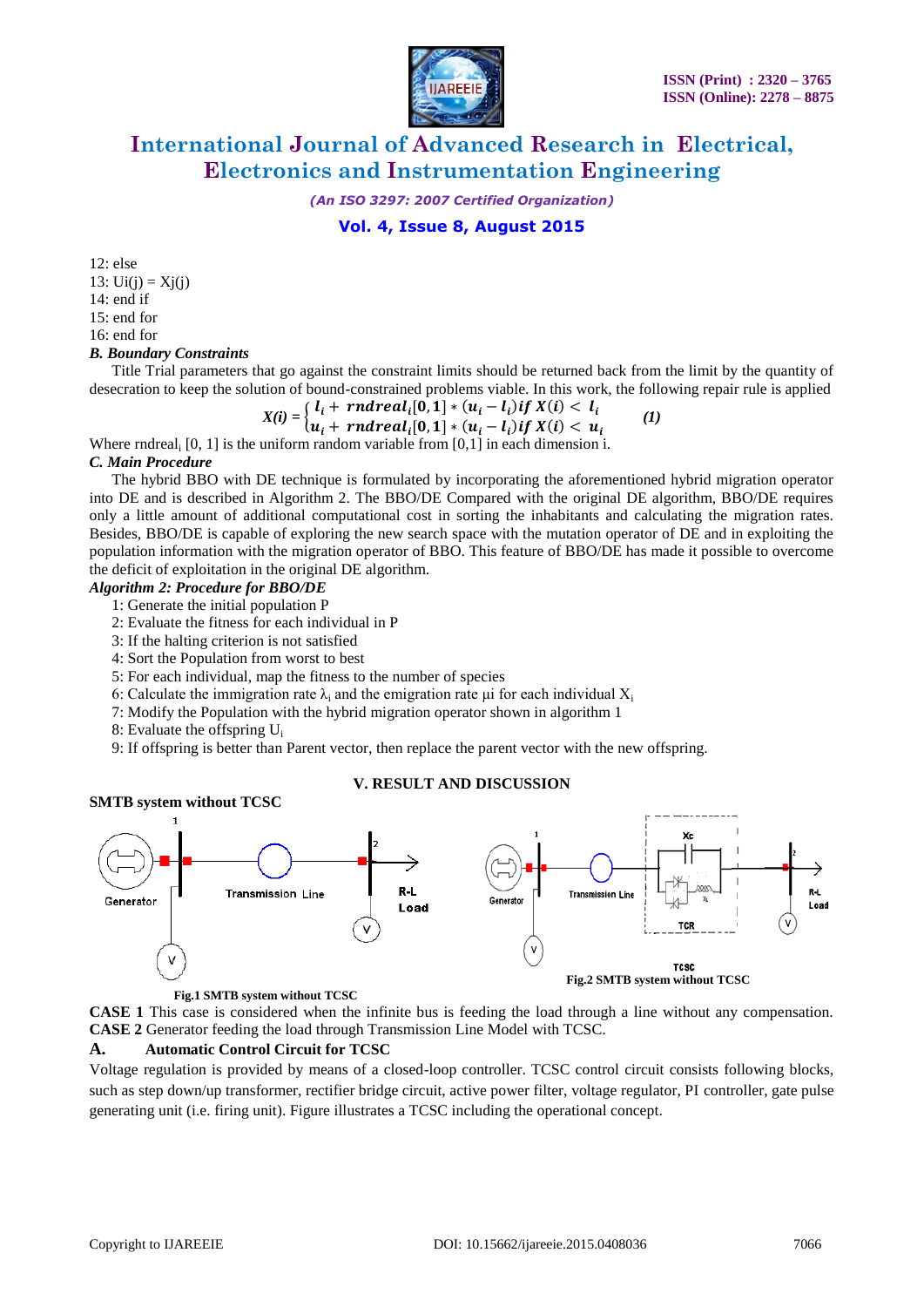

*(An ISO 3297: 2007 Certified Organization)*

### **Vol. 4, Issue 8, August 2015**

### **TCSC with automatic control circuit**



**B. Data acquisition for single phase system** 



**Fig.4. Control circuit of TCSC**

According to the previous section, the overall arrangement data acquisition for single phase system is shown by the block diagram in the fig.

The fundamental requirement is that the voltage to be measured must be stepped down by factors that would not render the measured values inaccurate and hence unreliable. An analog to digital converter is added in order to facilitate an instantaneous reading of the phase voltages by the microcontroller. Control System Elements the microcontroller, which is used as part of the control system in voltage balancer, must be able to respond to the analog electrical quantities. The analog electrical quantity (i.e. Voltage) is to be converted into digital values suitable for the microcontroller by using an ADC converter. The block diagram of the completed control system is shown in fig.



### **Fig.5 Block Diagram of the Data acquisition system**

The control scheme implemented for TCSC topology works as follows:

1. The amplitude of the bus voltage V is measured and filtered.

2. Then it is compared against the voltage reference Vref.

The voltage difference between the two signals is processed by a PI controller which causes a corresponding change in the firing angle  $\alpha$ . The value provided by the PI controller is used as the input to the TCR firing control unit.

### **Laboratory Setup of SMTB Test System**

This case is considered when the generator is feeding the load through a line. To estimate the stability of the system, the P-V curves have been drawn for the SMTB test system without and with TCSC.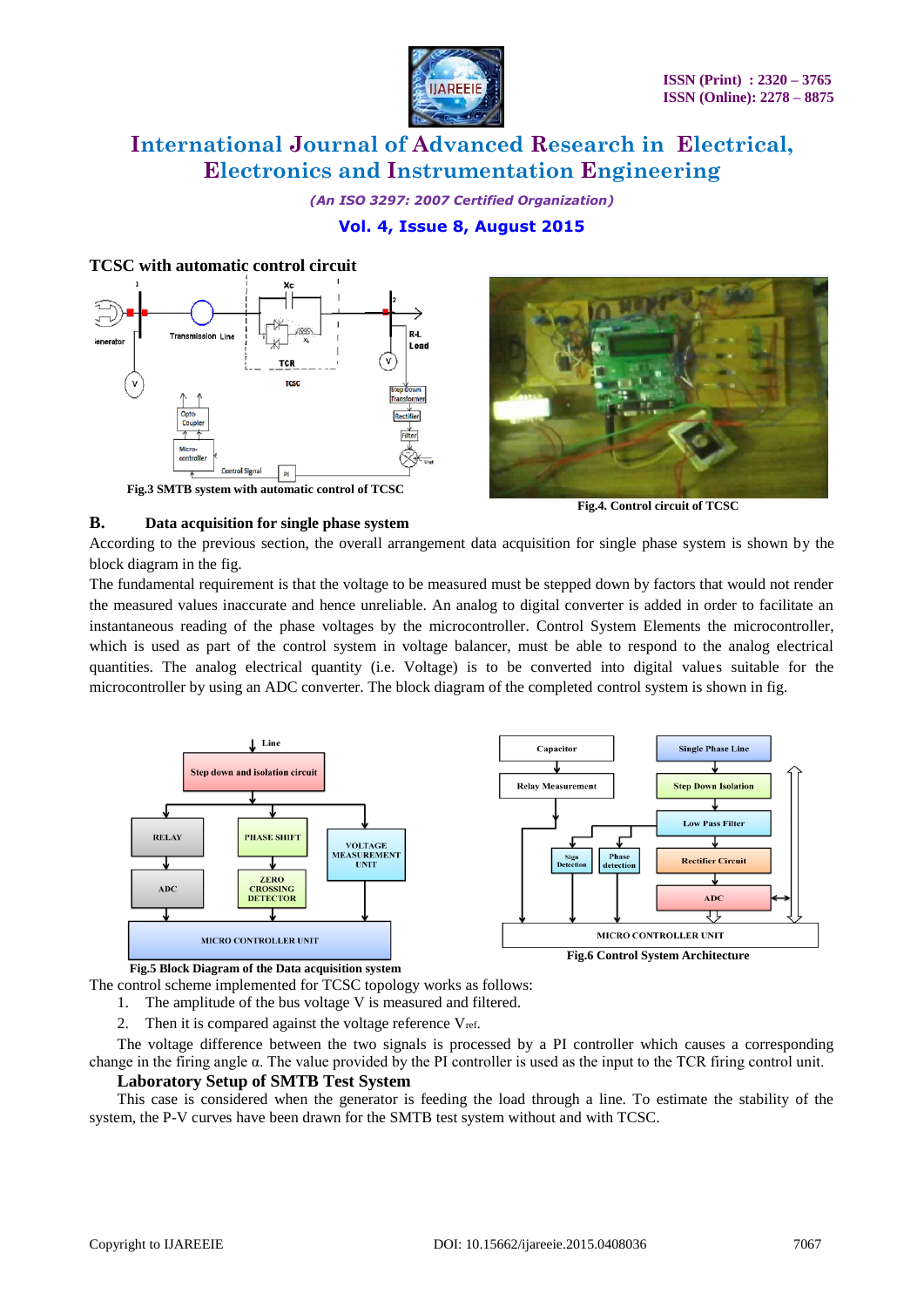

*(An ISO 3297: 2007 Certified Organization)*

### **Vol. 4, Issue 8, August 2015**



The SMTB test system with a source feeding the RL load through a transmission line model and tested with and without TCSC. PV curves have been drawn for both the cases. The system stability has been assessed with PV curves. The results show that improvement in the stability margin. Series capacitive compensation is thus used to reduce the series reactive impedance to minimize receiving end voltage variation and the possibility of voltage collapse. It is also observed that the compensation by using this technique i.e TCSC is faster when compared to other compensating techniques such as mechanical switching and synchronous condensers.

### **C. Simulation tool and power system**

Matlab Codes for DE, GA, and a modified power flow algorithm to include TCSC were developed and incorporated together for the simulation purposes. To investigate the validation of the proposed techniques, both GA and DE algorithms have been tested on the following two test systems, IEEE 6-bus system, and an IEEE 14-bus system. The data for the above mentioned systems is taken from [20], [21] respectively.

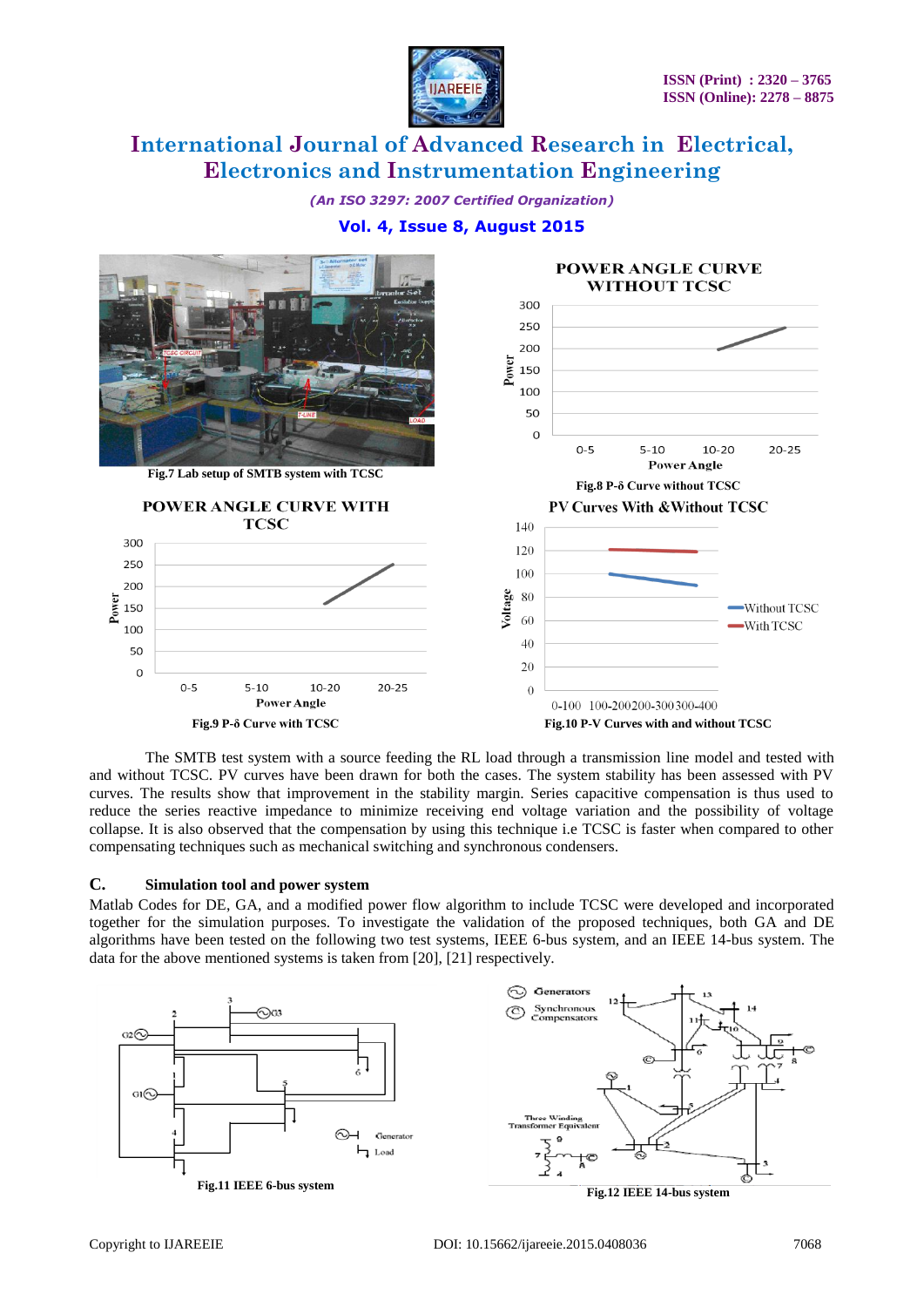

*(An ISO 3297: 2007 Certified Organization)*

## **Vol. 4, Issue 8, August 2015**

The proposed hybrid BBO with DE and GA techniques were implemented to find the optimal number, the optimal locations and the optimal parameter settings of multiple TCSCs devices in the network to minimize the installation cost of these devices with considering the increase of the system loadability. The other GA parameters are presented in Table I.

#### **TABLE I. PARAMETERS VALUES FOR GA & hybrid BBO with DE**

| <b>Parameters of GA</b>                             |         |                                                  | Parameters of hybrid BBO with DE |
|-----------------------------------------------------|---------|--------------------------------------------------|----------------------------------|
| Population size (NP) of<br>individuals              | 50      | Population size (NP) of individuals              | 50                               |
| Maximum number of<br>generations $(G_{\text{max}})$ | 100.150 | Maximum number of generations $(G_{\text{max}})$ | 100,150                          |
|                                                     |         | HBBO step size, F                                | 0.3                              |
| Number of offspring per pair                        |         | Crossover probability constant CR                | 0.4                              |
| of parents                                          |         | <b>DE Strategy</b>                               | DE/rand/1/bin                    |
|                                                     |         | Termination criteria                             | 1xe <sup>-6</sup> or $G_{max}$   |

### **I. IEEE 6-bus test system.**

This system consists of three generators, six buses, eleven transmission lines, and three loads. The simulation results obtained by applying both techniques shows that to increase the system loadability up to 10% one TCSC is required, and for increasing the system loadability between two TCSCs are required, while between increasing of system loadability we need at least three TCSCs. All the simulation results are obtained under the consideration of TCSCs devices installation cost and the thermal and voltage limits satisfactions. The optimal parameter settings, the percentage of compensation, and the minimum cost of installation of multiple TCSCs devices in this system obtained by both techniques are shown in Table

### **II. IEEE 14-bus test system.**

This system consists of five generators, fourteen buses, twenty transmission lines, and eleven loads. In the Fig.6 Points A, B, C, D, and E, show the optimal number of TCSCs devices that should be installed in this system with respect to the corresponding load factor.<br>TABLE IL OPTIMAL LOCATIONS, PARAM

|  |  |  |  | TABLE II. OPTIMAL LOCATIONS. PARAMETER SETTINGS. PERCENTAGE OF COMPENSATION. AND MINIMUM COST OF |  |
|--|--|--|--|--------------------------------------------------------------------------------------------------|--|
|  |  |  |  |                                                                                                  |  |

|                | <b>INSTALLATION OF MULTIPLE TCSCSOBTAINED BY BOTH TECHNIQUES</b> |                    |                  |                                                       |                                             |                      |                                                   |
|----------------|------------------------------------------------------------------|--------------------|------------------|-------------------------------------------------------|---------------------------------------------|----------------------|---------------------------------------------------|
|                |                                                                  | Location           |                  | <b>TCSC</b>                                           |                                             |                      | <b>Minimum</b>                                    |
| Techn<br>ique  | Line No.                                                         | From<br><b>Bus</b> | Tо<br><b>Bus</b> | <b>Setting</b><br>(p.u)<br>$\mathbf{X}_{\text{TCSC}}$ | $\frac{\%}{\degree}$ of<br>Compe<br>nsation | System<br>oadability | <b>Installation</b><br>Cost in $(\$)$<br>$X 10^6$ |
|                | $\epsilon$                                                       |                    | $\mathfrak{D}$   | 0.021011                                              | 10%                                         |                      |                                                   |
| $\mathfrak{S}$ | 4                                                                | っ                  |                  | $-0.00122$                                            | 32%                                         |                      | 0.22651                                           |
|                |                                                                  |                    | 6                | 0.027989                                              | 15%                                         | 10%                  |                                                   |
|                | 3                                                                |                    | $\mathfrak{D}$   | $-0.00978$                                            | 21%                                         |                      |                                                   |
| <b>HBBO</b>    |                                                                  | ◠                  |                  | $-0.01245$                                            | 43%                                         |                      | 0.28565                                           |
|                | 8                                                                | 3                  |                  | 0.02125                                               | 7%                                          |                      |                                                   |

#### **TABLE III. OPTIMAL LOCATIONS, PARAMETER SETTINGS, PERCENTAGE OF COMPENSATION, AND MINIMUM COST OF INSTALLATION OF MULTIPLE TCSCS OBTAINED BY BOTH TECHNIQUES**

|                     |          | Location           |           | <b>TCSC</b>                                  |                          |                          | <b>Minimum</b>                                    |
|---------------------|----------|--------------------|-----------|----------------------------------------------|--------------------------|--------------------------|---------------------------------------------------|
| Techn<br>ique       | Line No. | From<br><b>Bus</b> | Tо<br>Bus | <b>Setting</b><br>(p.u)<br>X <sub>TCSC</sub> | % of<br>Compe<br>nsation | oadability<br>System<br> | <b>Installation</b><br>Cost in $(\$)$<br>$X 10^6$ |
|                     |          |                    |           | $-0.06957$                                   | 30%                      |                          |                                                   |
|                     |          |                    | 3         | $-0.00496$                                   | 25%                      |                          |                                                   |
| $\mathfrak{S}$      | 6        |                    |           | 0.058669                                     | 39%                      |                          | 0.398653                                          |
|                     | 13       |                    | 13        | $-0.02895$                                   | 24%                      | 20%                      |                                                   |
|                     | 20       | 13                 | 14        | $-0.02956$                                   | 10%                      |                          |                                                   |
| $\approx$<br>$\sim$ |          |                    |           | $-0.01978$                                   | 15%                      |                          | 0.42565                                           |